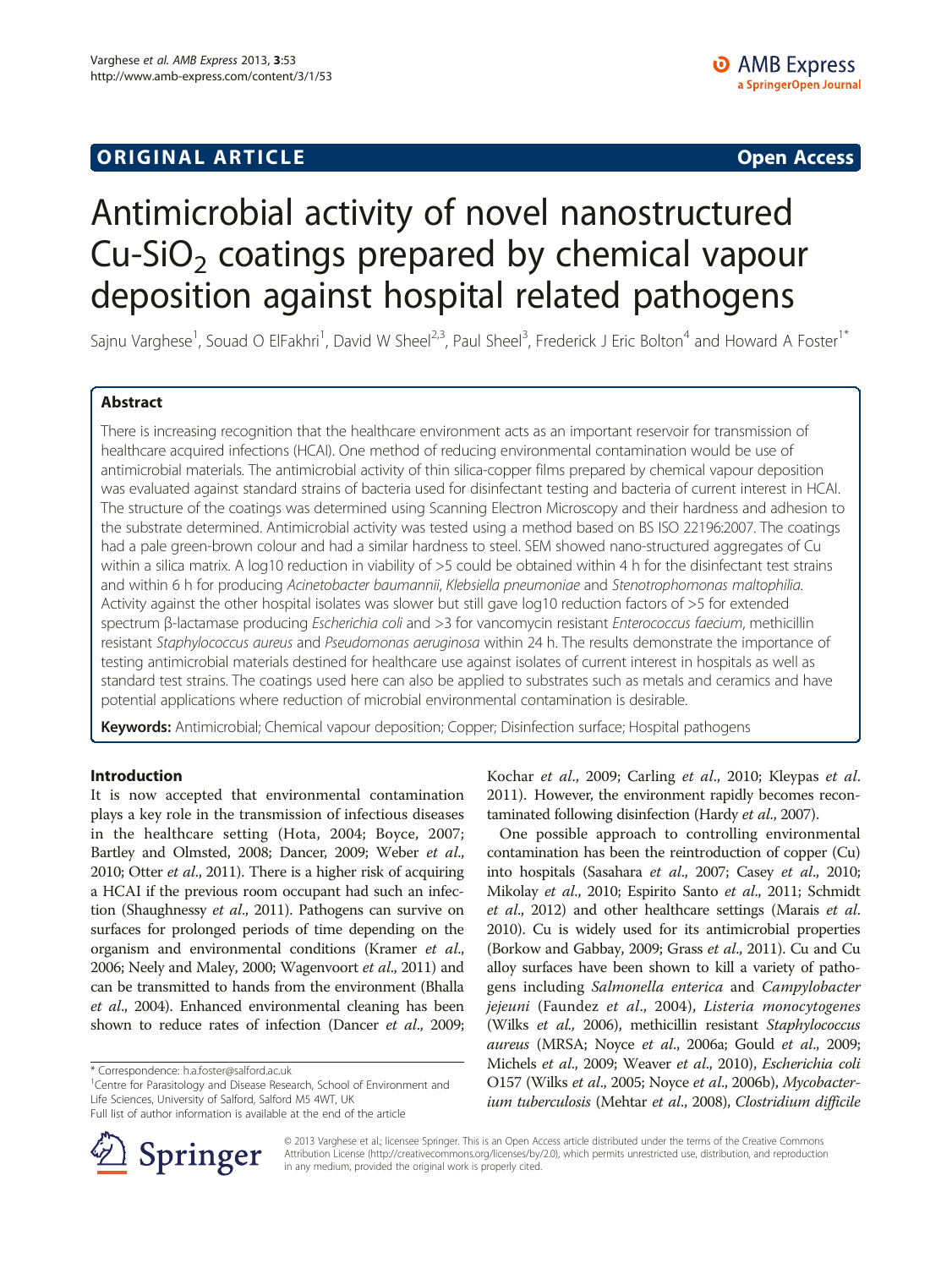(Wheeldon et al., [2008](#page-7-0); Weaver et al., [2008\)](#page-7-0), Pseudomonas aeruginosa (Gould et al., [2009](#page-6-0)) and enterococci (Gould et al., [2009](#page-6-0); Warnes and Keevil, [2011\)](#page-7-0). A crossover study compared conventional surfaces for a toilet seat, tap handles and a ward entrance door push plate with Cu containing items (Casey et  $al$ ., [2010](#page-6-0)). The study showed reduced (>90%) bacterial counts on the items containing Cu and no indicator pathogens (e.g. VRE) were isolated during the 5 week study period on the copper whereas they were detected on control surfaces. A further longer study in an intensive care unit showed a sustained reduction of 83% in microbial surface counts on six commonly touched Cu containing surfaces and numbers on control surfaces were also reduced (Schmidt et al., [2012\)](#page-7-0). This was accompanied by a reduction in the rates of infection on the unit (Salgado et al., [2013\)](#page-7-0). Recolonisation of Cu surfaces following cleaning has been shown to be delayed compared to control surfaces (Mikolay et al., [2010](#page-7-0)). However, Cu surfaces may become conditioned allowing colonisation following cleaning (Airey and Verran, [2007](#page-6-0)) possibly by retention and survival of organisms in surface scratches (Verran et al., [2010](#page-7-0)).

Sol–gel methods can be used to producing durable Cu containing glasses but these have not been investigated for their antimicrobial properties (Perez-Robles et al., [1999](#page-7-0); Tohidi et al., [2010\)](#page-7-0). Coatings with antimicrobial activity containing Cu nanoparticles have been prepared by surface coating with a powder mixture followed by heat treatment to fuse the particles into a glass-like coating (Esteban-Tejeda et al., [2012\)](#page-6-0). In the present study chemical vapour deposition (CVD) was used to produce thin film coatings. In this process a reactive gas mixture containing coating precursors is introduced into a coating region and a source of energy e.g. heat applied to initiate (or accelerate) decomposition of the precursor and growth of the coating on the target substrate (Choy, [2003](#page-6-0)). Atmospheric Pressure CVD (APCVD) has been widely used e.g. for production of self-cleaning coatings for glass which generally have excellent hardness and durability. We have previously reported the use of CVD to produce antimicrobial  $SiO<sub>2</sub>$  (silicon dioxide) coatings containing silver (Ag; Cook et al., [2011](#page-6-0); Varghese et al., [2013](#page-7-0)). In this report we describe the activity of similar coatings but containing Cu instead of Ag as the antimicrobial component. The activity of these  $Cu-SiO<sub>2</sub>$ (copper-silicon dioxide) coatings against hospital related pathogens that are of current interest was investigated.

# Materials and methods

# Microorganisms and growth conditions

Escherichia coli ATCC 8739, and Staphylococcus aureus ATCC6538 were obtained from the American Type Culture Collection. Pseudomonas aeruginosa 10421 was obtained from the National Collection of Industrial and

Marine Bacteria, Aberdeen U.K. and strain AOH1 was a wild isolate recovered from the river Tame downstream from Greenfield Wastewater Treatment Works. Extended spectrum β-lactamase (ESBL)<sup>+</sup> Acinetobacter baumannii, KPC<sup>+</sup> (carbapenemase) Klebsiella pneumoniae, ESBL<sup>+</sup> Escherichia coli, EMRSA15, two recent isolates of MRSA, MRSA 1599 and MRSA 1665, MRSA NCTC10492, Stenotrophomonas maltophilia, and vancomycin resistant Enterococcus faecium (VRE) were obtained from the Health Protection Agency, Manchester, U.K. and subcultured onto Nutrient Agar (NA, Oxoid, Basingstoke, UK) and incubated at 37°C for 24 h. Cultures were resuspended in Nutrient Broth (NB, Oxoid) and kept on Microban® beads (TCS Ltd Merseyside, UK) at −70°C. Prior to use, one bead was sub-cultured onto NA and incubated at 37°C for 24 h.

## Production of coatings

 $Cu-SiO<sub>2</sub>$  coatings were deposited on 1 mm borosilicate glass (Dow Corning) using flame assisted chemical vapour deposition (FACVD). The FACVD system was of in-house design and construction and consisted of a brass burner head above a translational stage and a precursor delivery system of ultrasonic nebuliser, bubbler and mass flow con-trollers (Cook et al., [2011\)](#page-6-0). Tetraethylorthosilicate was carried to the burner head using a nitrogen flow rate of 0.5  $\text{lmin}^{-1}$  from a heated and stirred bubbler (75°C ± 3°C, stirred at 120 rpm). An aqueous solution of copper sulphate (0.25 M) was used as the copper precursor and simultaneously delivered to the burner head by ultrasonically nebulising the aqueous solution prior to carriage by nitrogen at 0.6 lmin<sup>-1</sup>. The number of passes under the burner head was 6 equating to a residence time in the flame of approximately 12 sec and gave a film approx 25 nm thick.

In the later stages of the study a new coating head was used which was capable of coating 10 cm wide substrates. Copper content of the films was varied by changing the concentration of the precursor and the flow rate to the coating head. The different conditions for the coatings are shown in Table [1.](#page-2-0)

#### Characterisation of coatings

To assess the hardness of the deposited coatings, films were scratch tested using a constant load scratch hardness tester. A diamond tipped scribe was moved through 50 mm over the surface with a 100 g load. The mean width of the resulting scratch over 6 points was then measured under 200× optical magnification and compared to similar data from materials of known Mohs hardness ( aluminium, steel, copper, glass and quartz) and Mohs hardness values of the deposited films were calculated. Results are the means of three determinations.

Adhesion of the coating to the substrate was determined by Scotch tape testing. The coating was cross hatched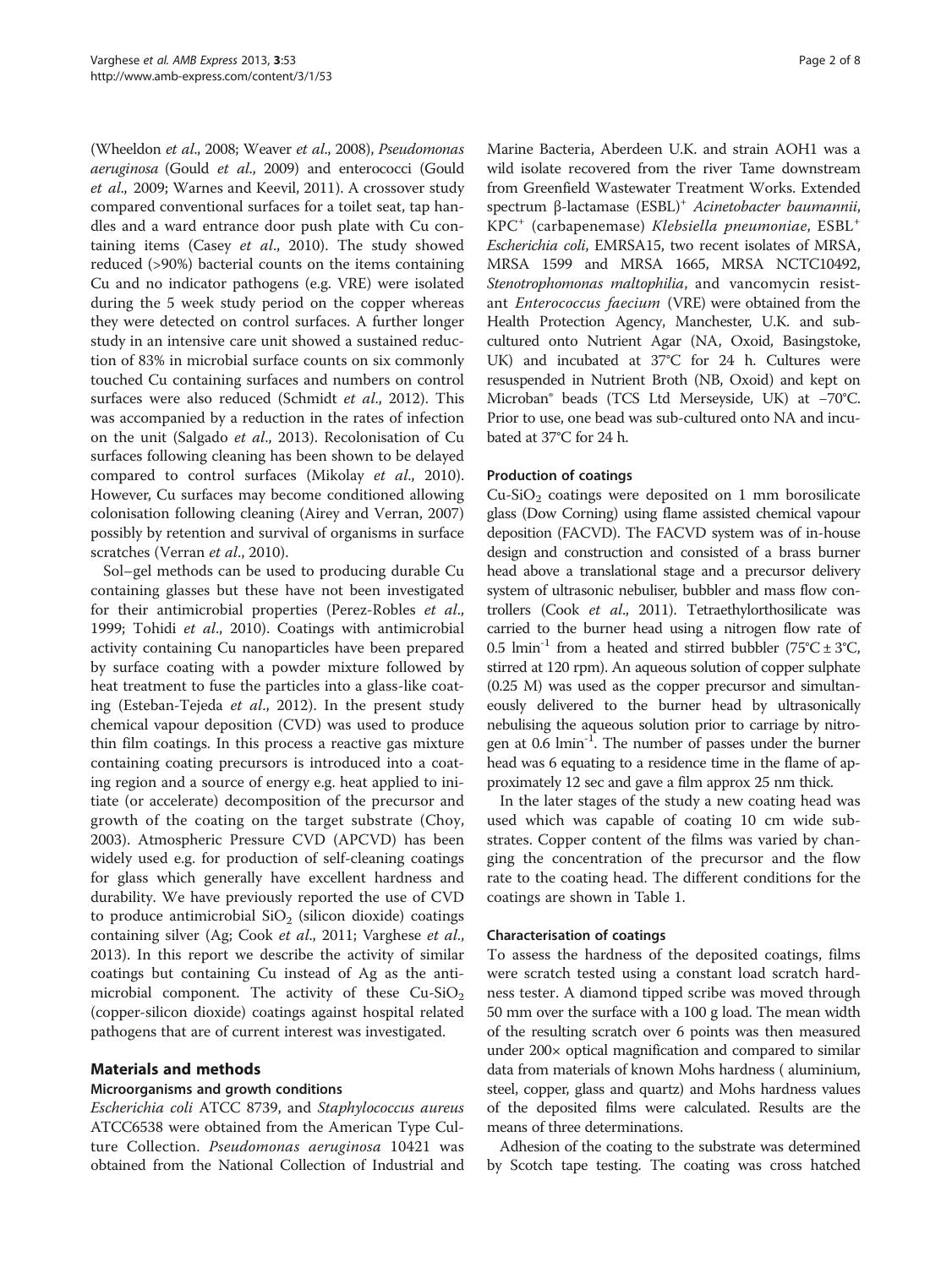| Coating number | $Cu(NO3)$ , precursor concentration M | Flow rate to burner head I min <sup>-1</sup> | Mohs hardness | Transmission % <sup>#</sup> |
|----------------|---------------------------------------|----------------------------------------------|---------------|-----------------------------|
|                |                                       |                                              |               | 90.7                        |
|                |                                       |                                              |               | 87 Y                        |

<span id="page-2-0"></span>Table 1 Coating conditions used in this study and their physical characteristics

\*Second coater head. # Control glass had 91.5% transmission.

every 5 mm with a diamond scribe, the adhesive tape was then applied and pressed firmly to ensure consistent contact with the coating. On removal the tape was observed visually and then under a microscope to determine if the integrity of the film had been maintained.

#### Appearance of the films

Transmission of the coatings in visible light was measured using an Aquilla NKD7000 spectrometer using plane polarized light source and transmission averaged over 400-700 nm and measured at a 30° angle.

Surface morphology was investigated using Scanning Electron Microscopy (SEM; Philips XL30) with samples sputter coated with a 2–3 nm layer of Pt/Pd to provide a conductive surface.

#### Testing for antimicrobial activity

Antimicrobial activity was tested based on BS ISO 22196:2007 (Anon. [2007](#page-6-0)) except that glass covers were used rather than plastic, the test was done at 20-25°C rather than 35°C (see discussion) and samples were tested after different times rather than just after 24 h as specified in the test. Twenty mm square samples of coated and control glass were sterilized by placing in 90% methanol for 20 min. The squares were transferred to a sterile Petri dish and left for at least 1 h to allow the methanol to evaporate. Colonies were resuspended in a 1:500 dilution of NB and adjusted to OD 0.01-0.02 at 600 nm in a spectrophotometer (Camspec, M330, Cambridge, UK) to give approx.  $2\times10^7$  colony forming units (cfu) cm<sup>-3</sup>. Fifty μl was inoculated on to each test sample and covered with an 18 mm square of 1 mm borosilicate glass to ensure close contact between the culture and the film. The samples were placed in 50 mm diameter Petri dishes containing moistened filter paper to prevent drying out of the suspensions. Plain borosilicate glass was used for controls. Samples were removed after 0, 1, 2, 4, 6 and 24 h and immersed in 20  $\text{cm}^3$  of sterile Tryptone Soy broth (Oxoid) together with the cover glass and vortexed for 60 sec to resuspend the bacteria. A viability count was performed by dilution and plating on NA in triplicate and incubation at 37°C for up to 48 h. TSB had previously been shown to inactivate copper released from the surfaces at up to 1 mM by incubation of cultures in TSB supplemented with  $CuSO<sub>4</sub>$ .5H<sub>2</sub>O (data not shown).

In order to determine the effects of protein on antimicrobial activity, bovine serum albumen (BSA: Sigma-

Aldrich, Poole, Dorset, UK) was added to the 1:500 NB used for production of the test culture suspensions before inoculation onto test and control surfaces at a final concentration of 10  $gl^{-1}$ .

#### Statistical analysis

Where possible each experiment was done in triplicate and means and standard deviations calculated using Microsoft Excel. Survival curves were plotted as the means with standard deviations as error bars. In order to allow plotting survival curves on a logarithmic scale, because zero cannot be plotted on a logarithmic scale, one was added to each mean viable count. In some cases error bars were obscured by the graph symbols and in others only upper error bars were plotted.

#### Results

The films had a pale brown-green tinge which was darker with the higher Cu content (Figure 1). Transmission in the visible range was 88-91% compared to 91.5% for the control glass (Table 1). The Cu incorporation reduced the transmission as expected especially with higher concentrations of Cu. SEM showed an amorphous background with evenly distributed aggregates which increased in size and number with higher concentrations of Cu (Figure [2](#page-3-0)).

The Mohs hardness of films were 5.6 for coating 1 and 3.6 for coating 2 giving a hardness comparison to stainless steel for coating 1 (stainless steel = 5.5). For all films the coating remained intact in the Scotch tape test showing a good adhesion to the substrates. Coating 1 was used in most subsequent experiments, coating 2 was only used to study the effects of protein on antimicrobial activity.

The antimicrobial activity of coating 1 against the standard test strain of E. coli (ATCC8739) is shown in Figure [3a](#page-3-0). There was a log10 reduction factor of >5 after 4 h. The ESBL producing *E. coli* was more resistant and

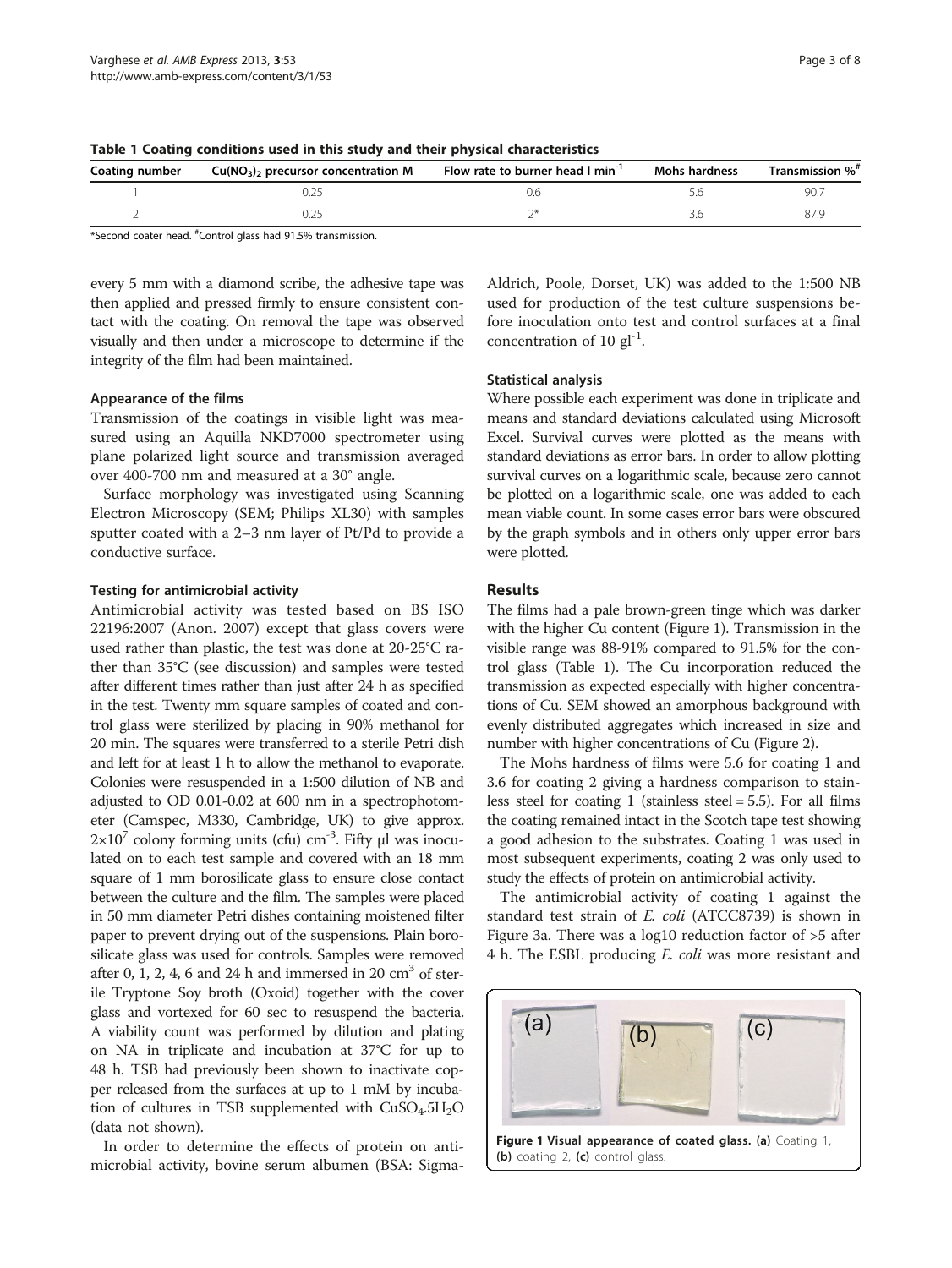<span id="page-3-0"></span>

it took 24 h to obtain a similar reduction. The standard strain of P. aeruginosa was reduced by a log10 reduction factor of 5 after 6 h but the wild isolate AOH1 was only reduced by a factor of 3.5.

The activity against the Gram-negative clinical isolates is shown in Figure [4.](#page-4-0) ESBL producing A. baumannii and S. maltophilia (Figure [4](#page-4-0)a) and K. pneumoniae (Figure [4](#page-4-0)b) all had log10 reduction factors of >5 in 4–6 h. The activity of the coatings against Gram-positive organisms is shown in Figure [5.](#page-4-0) The disinfectant test strain of S.aureus (ATCC9538) was reduced by a log10 reduction factor of >5 after 6 h (Figure [5](#page-4-0)a). MRSA strains were more resistant with a log10 reduction factors of  $>5$  for the type strain NCTC10492 after 24 h (Figure [5a](#page-4-0)) and approx. 3 after 24 h for EMRSA15 and the two recent clinical isolates MRSA1595 and 1669 (Figures [5a](#page-4-0), b). The vancomycin resistant *E. faecium* gave a similar reduction (Figure [5](#page-4-0)b).

The effects of addition of protein on the antimicrobial activity against E. coli ATCC9739 are shown in Figure [6](#page-5-0). With coating 1 the activity was completely inhibited and there was no killing even after 24 h. With

coating 2, which had a higher Cu content, the activity was slowed but there was a log10 reduction factor of >5 after 6 h.

## **Discussion**

The structure of the films under SEM suggests that there are islands of Cu which extend above the surface of the film. This is consistent with our previous observations of Ag containing CVD coatings where a clear island structure was observed for Ag only films and in  $Ag-SiO<sub>2</sub>$  composite films we identified embedded silver nano-particles which demonstrated a degree of crystallinity (Cook et al., [2011](#page-6-0)). The scotch tape test and scratch testing showed that the coatings were well attached to the substrate and had abrasion resistance equivalent to steel. This is important in the resistance to wear during the expected lifetime of the products (10– 15 y). The benefit of using CVD is that good properties are achievable with a relatively simple process. Capital costs for equipment are also relatively low. These points are a significant advantage versus, for example, sputtering

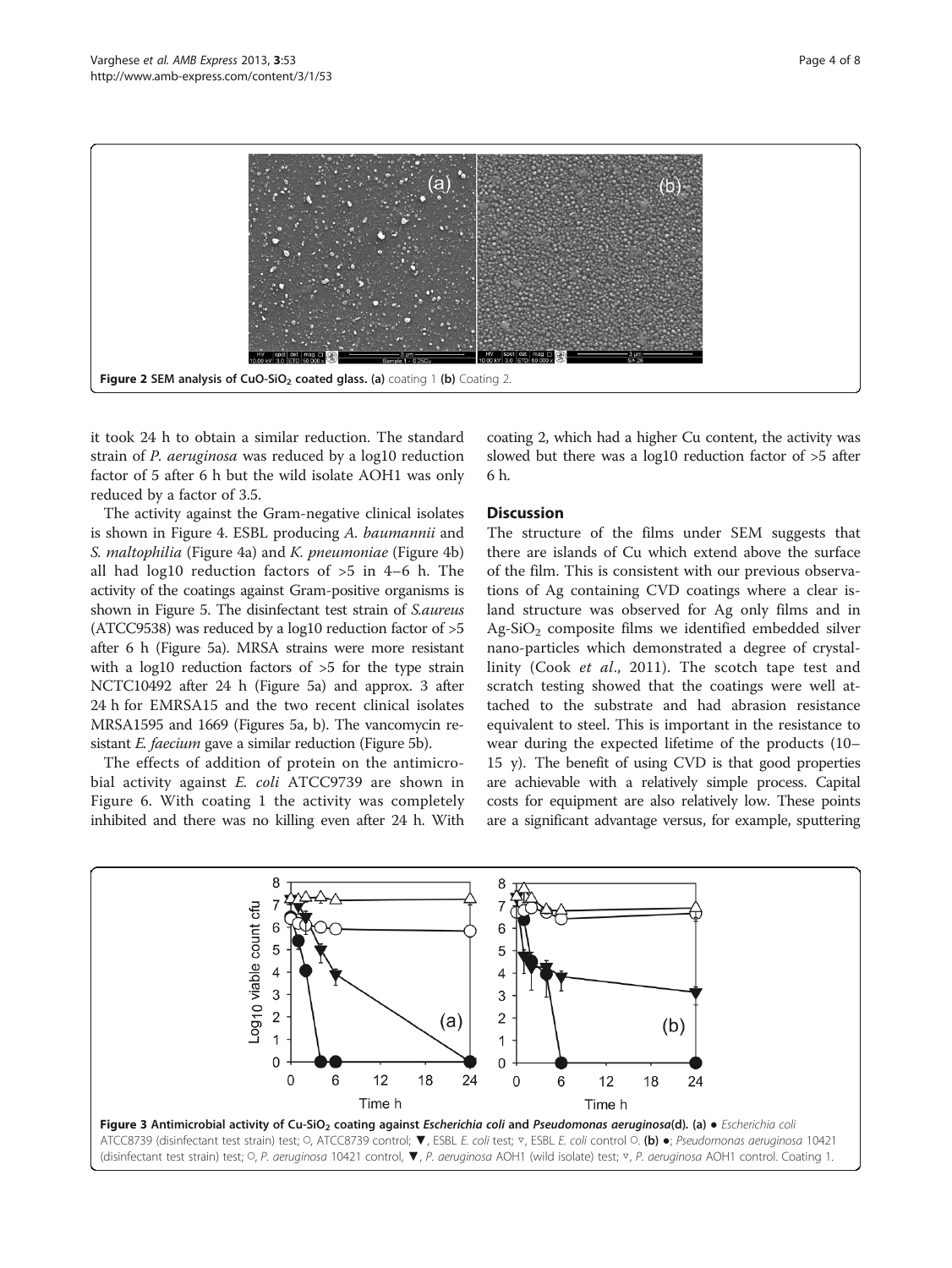<span id="page-4-0"></span>

processes. Although we did consider some other ceramics (e.g. tungsten oxide, molybdenum oxide) we chose to use silica because we had done a lot of previous work on this matrix by FACVD (Cook et al., [2011](#page-6-0), Varghese et al, [2013\)](#page-7-0) and silica and silica precursors are compatible with FACVD.

The results show that organisms such as ESBL producing K. pneumoniae and A. baumannii were killed relatively quickly on the  $Cu-SiO<sub>2</sub>$  coating. ESBL E. coli was more resistant than the standard test strain but was still effectively killed within 24 h. The MRSA strains were much more resistant than the Gram-negative bacteria and were also more resistant than the standard test strain of S. aureus or even than a type strain of MRSA used for testing methicillin resistance. A similar result was obtained for MRSA with titanium dioxide-copper coatings (Foster et al., [2012\)](#page-6-0) and may reflect increased resistance of MRSA to killing by copper. It should be noted that the numbers or organisms used in the BS ISO method are much higher than have been reported in environmental contamination during outbreaks of MRSA (2.5  $\times$  10<sup>5</sup> vs 500 cfu cm<sup>-2</sup>; Otter et al., [2011\)](#page-7-0) although in the latter case the organisms may not have been evenly distributed. The activity detected would still reduce the MRSA to less than 1 cfu  $cm^{-2}$  as suggested/recommended by Dancer ([2011\)](#page-6-0) within 6 h provided that the activity determined here was maintained in real use situations. The other Gram-positive bacterium tested was a vancomycin resistant E. faecium strain (VRE). This proved as resistant to the  $CuO-SiO<sub>2</sub>$  coatings as the MRSA although the reduction was equivalent to a 99.8% reduction after 24 h. Preliminary tests with extended incubation showed a log 10 reduction of >5 after 48 h for MRSA and VRE. VRE have been shown to be capable of persisting in the environment for months and even years

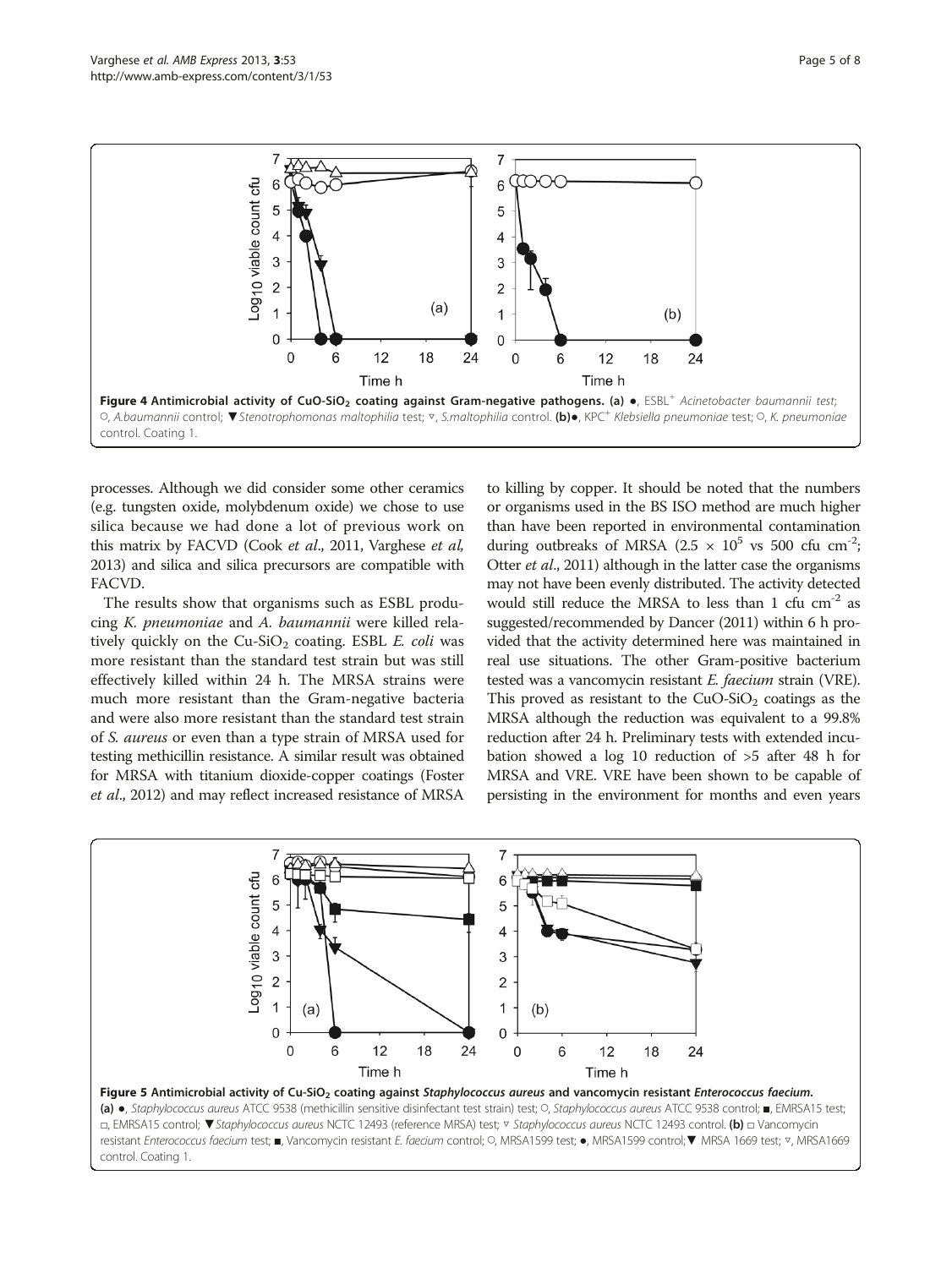<span id="page-5-0"></span>

(Neely and Maley, [2000;](#page-7-0) Wagenvoort et al., [2011\)](#page-7-0). The use of antimicrobial coatings in a healthcare setting should help to reduce this persistence.

Preliminary studies showed that Cu did elute from the  $Cu-SiO<sub>2</sub>$  coated surfaces (as Cu ions) and reached 20– 70 μM in the thin liquid films formed during the antimicrobial testing (determined by ICPMS, M. Abohtera and H.A. Foster unpublished). Relatively few studies report the bactericidal concentrations for Cu against bacteria and the value varies depending on medium composition and time of exposure. The minimum inhibitory concentration (MIC) for copper sulphate for several species of bacteria isolated from food animals was 20 mM for the majority of strains of E. coli and from 2–12 mM for S. aureus and Staphylococcus hyicus. Enterococcus spp. had a bimodal distribution with MIC from 2–24 mM (Aarestrup and Hasman [2004](#page-6-0)). Concentrations of eluted  $Cu^{2+}$  from the CVD coated surfaces are therefore much lower than MIC but there may be locally higher concentrations near to the surface of the coating. Alternatively, contact between the bacterium and the copper islands may allow diffusion of  $Cu<sup>2+</sup>$  directly into the cell wall/membrane. Various mechanisms have been suggested for the antimicrobial activity of Cu including membrane damage, inhibition of respiration, protein inactivation and damage to DNA (Borkow and Gabbay, [2009;](#page-6-0) Grass et al., [2011\)](#page-6-0). The mechanism may be different for bacteria with different cell-wall structure with membrane damage predominant in Gram-negative bacteria and inhibition of respiration and DNA damage in Gram-positive bacteria (Warnes and Keevil, [2011, 2012](#page-7-0)). This may in part explain the differences in rates of killing seen here.

Interfering agents e.g. protein may be present in real use situations and even the low concentrations used here reduced the activity. Inhibition by amounts of protein that may be present in e.g. serum or food may be much higher. These surfaces will need to be cleaned to remove any such contamination but this is true of copper surfaces which can become conditioned in actual use (Airey and Verran, [2007](#page-6-0)). Increasing the amount of copper in the coating reduces the inhibitory effect of protein but the hardness of the coating is also reduced. The nature of the coatings used for in situ applications will need to be a compromise between durability and activity.

We used a modification of the BS ISO 22196 method to allow determination of the rates of killing and we used room temperature to reflect activity at normal temperatures. Preliminary results suggested that activity was increased at higher temperatures giving an inflated impression of activity compared to room temperature. This method does not reflect the natural contamination that may occur *in situ* and there is an urgent need for standardised methods that reflect this as has been suggested by previous authors (O'Gorman and Humphreys [2012](#page-7-0); Grass et al., [2011](#page-6-0)). However, the test does give information on the relative antimicrobial activity of the films against different organisms. A true test will be to determine the performance of the coatings in situ and also long term tests of durability and activity e.g. when subjected to washing and disinfection will need to be confirmed and these are currently under investigation.

The results suggest that application of the coatings to surfaces in the Healthcare setting may provide a useful background antimicrobial activity which functions continually and which may help reduce the inevitable recontamination which occurs following even the most penetrating disinfection treatments e.g. hydrogen perox-ide vapour fogging (Hardy et al., [2007\)](#page-6-0). Environmental contamination has been shown to be important in transmission of a number of organisms including A. baumannii (Aygün et al., [2002\)](#page-6-0) and VRE (Martinez et al., [2003](#page-6-0); Hayden *et al.*, [2008\)](#page-6-0). The coatings may therefore have a role in reduction of transmission of such organisms in the healthcare setting, particularly as they can be applied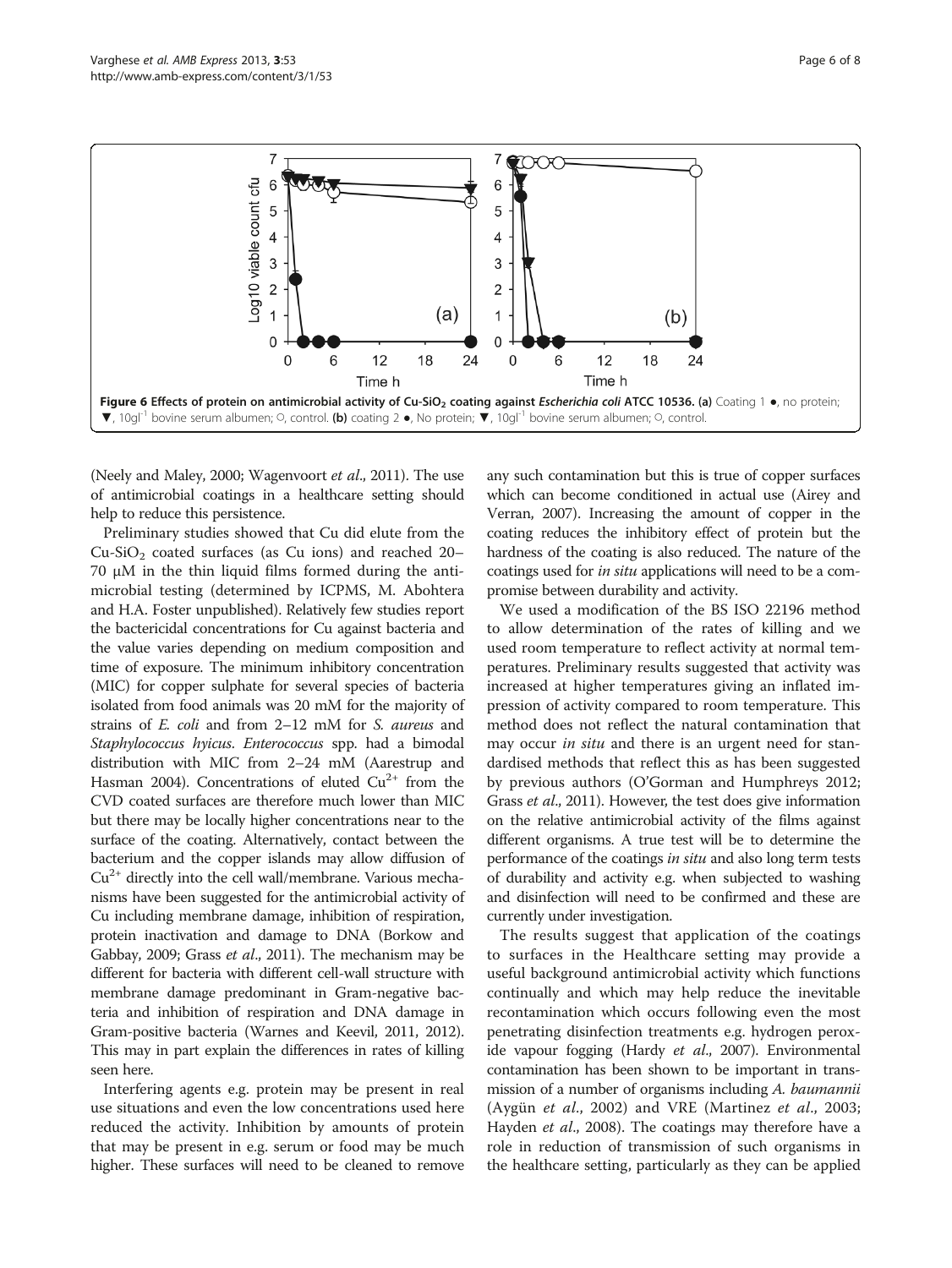<span id="page-6-0"></span>to different materials e.g. glass, ceramic tiles and metals. Indeed the surfaces that could be coated are only limited by the temperature reached during the coating process (approx 150°C) substrates would have to withstand this temperature. This will provide a range of materials for different uses which will be complementary to the use of copper and copper alloys and should contribute to the overall reduction in microbial contamination of the hospital environment with an associated reduction in transmission of infections. Used together with antimicrobial paints, fabrics, plastics and floor-coverings they may help to make the dream expressed by Bennett (2008) of a "self-disinfecting ward" a closer reality. These surfaces will not replace the normal cleaning and disinfection regimes but they will provide additional protection between such treatments. They may also find applications in other situations where control of microbial contamination is important e.g. in the food industry. Increased use of copper may lead to an increase in copper resistance in bacteria. However, copper and copper alloys have been used for many years without widespread increases in the reported incidence of copper resistant pathogens.

#### Competing interests

CVD Technologies Ltd develop and install CVD coating equipment. The authors declare that they have no other competing interests.

#### Acknowledgements

This work was partly supported by Framework 7 grant FP7 NMP CP-IP 214134–2 "Flexible production technologies and equipment based on atmospheric pressure plasma processing for 3D nano-structured surfaces (acronym N2P)". S. O. Elfakhri was sponsored by the Ministry of Education, Libya.

#### Author details

<sup>1</sup>Centre for Parasitology and Disease Research, School of Environment and Life Sciences, University of Salford, Salford M5 4WT, UK. <sup>2</sup>Materials and Physics Research Centre, University of Salford, Salford M5 4WT, UK. <sup>3</sup>CVD Technologies Ltd., Manchester, UK. <sup>4</sup>Health Protection Agency, PO Box 209, Clinical Sciences Building, Manchester Royal Infirmary, Oxford Road, Manchester M13 9WZ, UK.

#### Received: 15 July 2013 Accepted: 28 August 2013 Published: 5 September 2013

#### References

- Aarestrup FM, Hasman H (2004) Susceptibility of different bacterial species isolated from food animals to copper sulphate, zinc chloride and antimicrobial substances used for disinfection. Vet Microbiol 100:83–89
- Airey P, Verran J (2007) Potential use of copper as a hygienic surface; problems associated with cumulative soiling and cleaning. J Hosp Infect 67:271–277
- Anon (2007) BS ISO 22196:2007 plastics measurement of antibacterial activity on plastics surfaces. British Standards Institute, London
- Aygün G, Demirkiran O, Utku T, Metez B, Urkmez S, Yilmaz M, Yasar H, Dikmen Y, Ozturk R (2002) Environmental contamination during a carbapenem-resistant Acinetobacter baumannii outbreak in an intensive care unit. J Hosp Infect 52:259–262
- Bartley JM, Olmsted RN (2008) Reservoirs of pathogens causing health careassociated infections in the 21st century: is renewed attention to inanimate surfaces warranted? Clin Microbiol News 30:113–117
- Bennett PM (2008) Plasmid encoded antibiotic resistance: acquisition and transfer of antibiotic resistance genes in bacteria. Br J Pharmacol 153:S347–S357
- Bhalla A, Pultz NJ, Gries DM, Ray AJ, Eckstein EC, Aron DC, Donskey CJ (2004) Acquisition of nosocomial pathogens on hands after contact with environmental surfaces near hospitalised patients. Infect Control Hosp Epidemiol 25:164–167
- Borkow G, Gabbay J (2009) Copper, an ancient remedy returning to fight microbial, fungal and viral infections. Curr Chem Biol 3:272–278
- Boyce J (2007) Environmental contamination makes an important contribution to hospital infection. J Hosp Infect 65:50–54
- Carling PC, Parry MF, Bruno-Murtha LA, Dick B (2010) Improving environmental hygiene in 27 intensive care units to decrease multidrug resistant bacterial transmission. Crit Care Med 38:1054–1059
- Casey AL, Adams D, Karpanen TJ, Lambert PA, Cookson BD, Nightingale P, Miruszenko L, Shillam R, Christian P, Elliott TSJ (2010) Role of copper in reducing hospital environment contamination. J Hosp Infect 74:72–77
- Choy KL (2003) Chemical vapour deposition of coatings. Prog Mat Sci 48:57–170 Cook I, Sheel DW, Foster HA, Varghese S (2011) Durability of silver
- nanoparticulate films within a silica matrix by flame assisted chemical vapour deposition for biocidal applications. J Nanosci Nanotechnol 11:1–6
- Dancer SJ (2009) The role of environmental cleaning in the control of hospitalacquired infection. J Hosp Infect 73:378–385
- Dancer SJ (2011) Hospital cleaning in the 21st century. Eur J Clin Microbiol Infect Dis 30:1473–1481
- Dancer SJ, White JF, Lamb JE, Girvan K, Robertson C (2009) Measuring the effect of enhanced cleaning in a UK hospital: a prospective cross-over study. BMC Med 7:28. doi:10.1186/1741-7015-7-28
- Espirito Santo C, Lam EW, Elowsky CG, Quaranta D, Domaille DW, Chang CJ, Grass G (2011) Bacterial killing by dry metallic copper surfaces. Appl Environ Microbiol 77:794–802
- Esteban-Tejeda L, Malpartida F, Díaz LA, Torrecillas R, Rojo F, Serafín JM (2012) Glass-(nAg, nCu) biocide coatings on ceramic oxide substrates. PLoS One 7:e33135
- Faundez G, Troncoso M, Navarrete P, Figueroa G (2004) Antimicrobial activity of copper surfaces against suspensions of Salmonella enterica and Campylobacter jejuni. BMC Microbiol 4:19
- Foster HA, Sheel DW, Evans P, Sheel P, Varghese S, Elfakhri SO, Hodgkinson JL, Yates HM (2012) Antimicrobial activity of dual layer CuO-TiO<sub>2</sub> coatings prepared by CVD against hospital related pathogens. Chem Vap Depos 18:140–146
- Gould SWJ, Fielder MD, Kelly AF, Morgan M, Kenny J, Naughton DP (2009) The antimicrobial properties of copper surfaces against a range of important nosocomial pathogens. Ann Microbiol 59:151–156
- Grass G, Rensing C, Solioz MA (2011) Metallic copper as an antimicrobial surface. Appl Environ Microbiol 77:1541–1547
- Hardy KJ, Gossain S, Henderson N, Drugan C, Oppenheim BA, Gaob F, Hawkey PM (2007) Rapid recontamination with MRSA of the environment of an intensive care unit after decontamination with hydrogen peroxide vapour. J Hosp Infect 66:360–368
- Hayden MK, Blom DW, Lyle EA, Moore CG, Weinstein RA (2008) Risk of hand or glove contamination after contact with patients colonized with vancomycinresistant Enterococcus or the colonized patients' environment. Infect Cont Hosp Epidemiol 29:149–154
- Hota B (2004) Contamination, disinfection, and cross-colonization: are hospital surfaces reservoirs for nosocomial infection? Clin Infect Dis 39:1182–1189
- Kleypas Y, McCubbin D, Curnow ES (2011) The role of environmental cleaning in health care-associated infections. Crit Care Nurs Q 34:11–17
- Kochar S, Sheard T, Sharma R, Hui A, Tolentino E, Allen G, Landman D, Bratu S, Augenbraun M, Quale J (2009) Success of an infection control program to reduce the spread of carbapenem resistant Klebsiella pneumoniae. Infect Control Hosp Epidemiol 30:447–452
- Kramer A, Schwebke I, Kampf G (2006) How long do nosocomial pathogens persist on inanimate surfaces? a systematic review. BMC Infect Dis 6:130
- Marais F, Mehtar S, Chalkley L (2010) Antimicrobial efficacy of copper touch surfaces in reducing environmental bioburden in a South African community healthcare facility. J Hosp Infect 74:80–95
- Martinez JA, Ruthazer R, Hansjosten K, Barefoot L, Snydman DR (2003) Role of environmental contamination as a risk factor for acquisition of vancomycinresistant enterococci in patients treated in a medical intensive care unit. Arch Int Med 163:1905–1912
- Mehtar S, Wiid I, Todorov SD (2008) The antimicrobial activity of copper and copper alloys against nosocomial pathogens and Mycobacterium tuberculosis